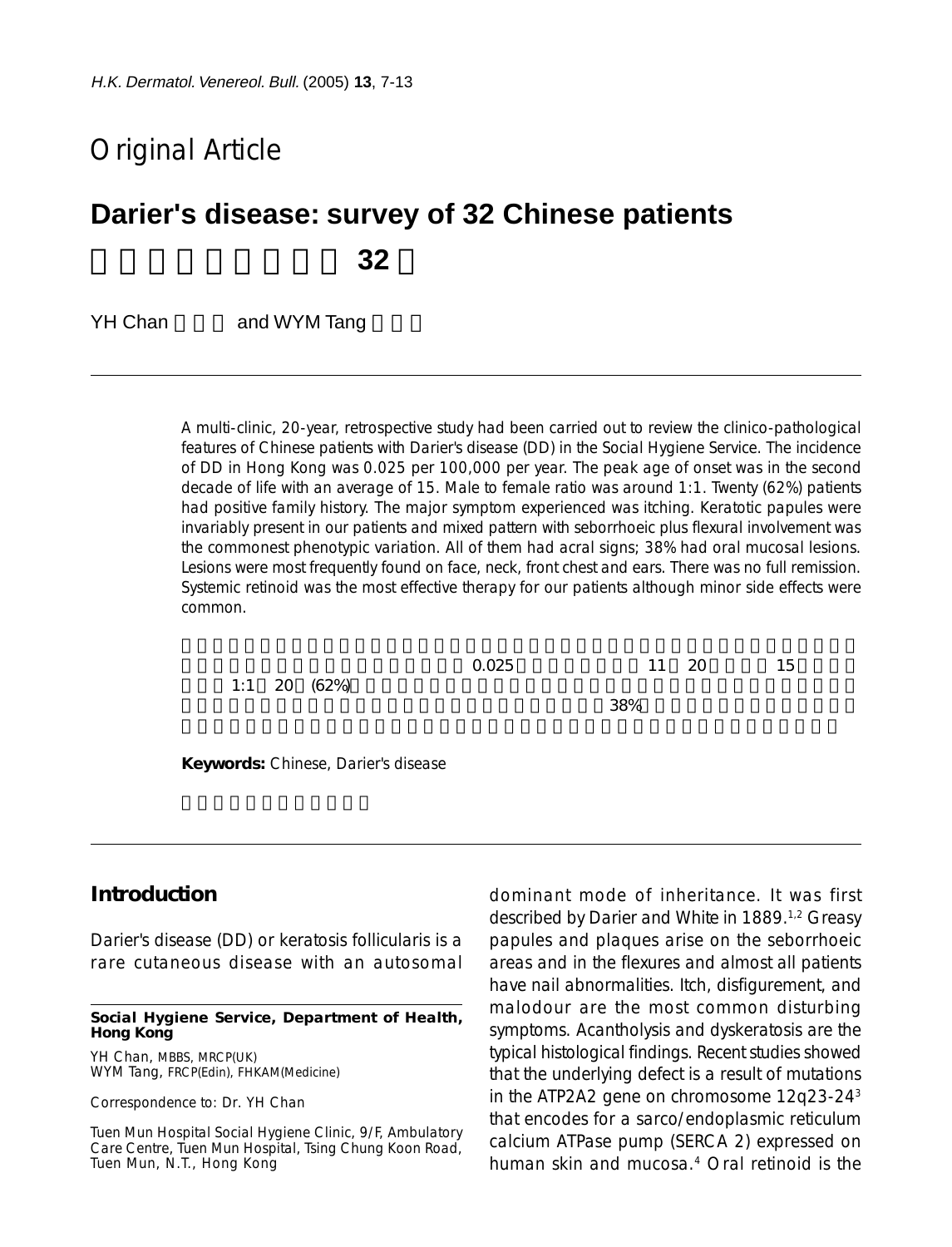treatment of choice for severe disease but their adverse effects are troublesome.5 Topical retinoids, topical corticosteroids, dermabrasion and laser surgery have their advocates but evidence on their efficacy is sparse.<sup>5</sup>

Epidemiological study on Darier's disease were carried out in different parts of the world including the United Kingdom,<sup>6</sup> Denmark,<sup>7</sup> Slovenia.<sup>8</sup> The present study is to review the clinico-pathological features of patients with Darier's disease in our locality.

# **Methods**

The skin biopsy reports of dermatology clinics in the Social Hygiene Service, Department of Health, Hong Kong SAR from 1st January 1983 to 31st March 2003 were screened manually and biopsy results that contained keywords such as 'Darier's disease', 'keratosis follicularis' and 'acantholytic dyskeratosis' were retrieved. Thirty two clinical records were retrieved and thoroughly studied. Four cases were finally excluded from this study. These included three patients with Hailey-Hailey disease confirmed by subsequent skin biopsies and one patient with incompatible clinical features despite skin biopsy suggested DD. Each of the 28 recruited DD patients were invited via phone to attend an interview conducted by one author (YH Chan) and telephone interview was carried out if patient declined invitation. Informed consent was obtained for the interview. A repeat of history taking and physical examination including fundal examination for any retinal anomalies were carried out by the author during the interview. Patients' clinical features were classified as mild, moderate and severe according to the criteria set up by Sakuntabhai et al.<sup>9</sup> First degree relatives of index cases were invited to attend an assessment for any features of Darier's disease. Skin biopsy was performed for suspected lesions to confirm the diagnosis. Four more cases of DD were recruited in this way, making up a total of 32 cases in the cohort altogether. The data were analysed by using SPSS 10.0. Mann-Whitney U test and Kruskal Wallis test were used for comparing continuous variables between groups. Fisher's exact test was used to test significance of sex ratio.

## **Results**

#### *Demographic data*

Thirty-two Chinese patients from 22 families were studied. The average incidence of DD from 1983 to 31st July 2003 was 0.025 per 100,000 per year. The age range was 11-86 years with a mean 41.84 years. There were 15 male and 17 female patients with approximately equal sex ratio. Twenty patients (62%) had a positive family history of DD whilst the others were sporadic cases. The mode of inheritance was probably autosomal dominant as there was no skip of generation and equal sex distribution. There was no statistical difference for the mean age of onset between male and female patients. The disease began before 20 years in 25 patients (78%) and the peak age of onset was at 11 to 20. The distribution of age of onset of our patients is shown in Figure 1.

#### *Clinical features*

The commonest morphology of lesions found in our patients were greasy hyperkeratotic papules followed by verrucous plaques. Face (78%), neck



**Figure 1.** Age of onset of DD according to gender.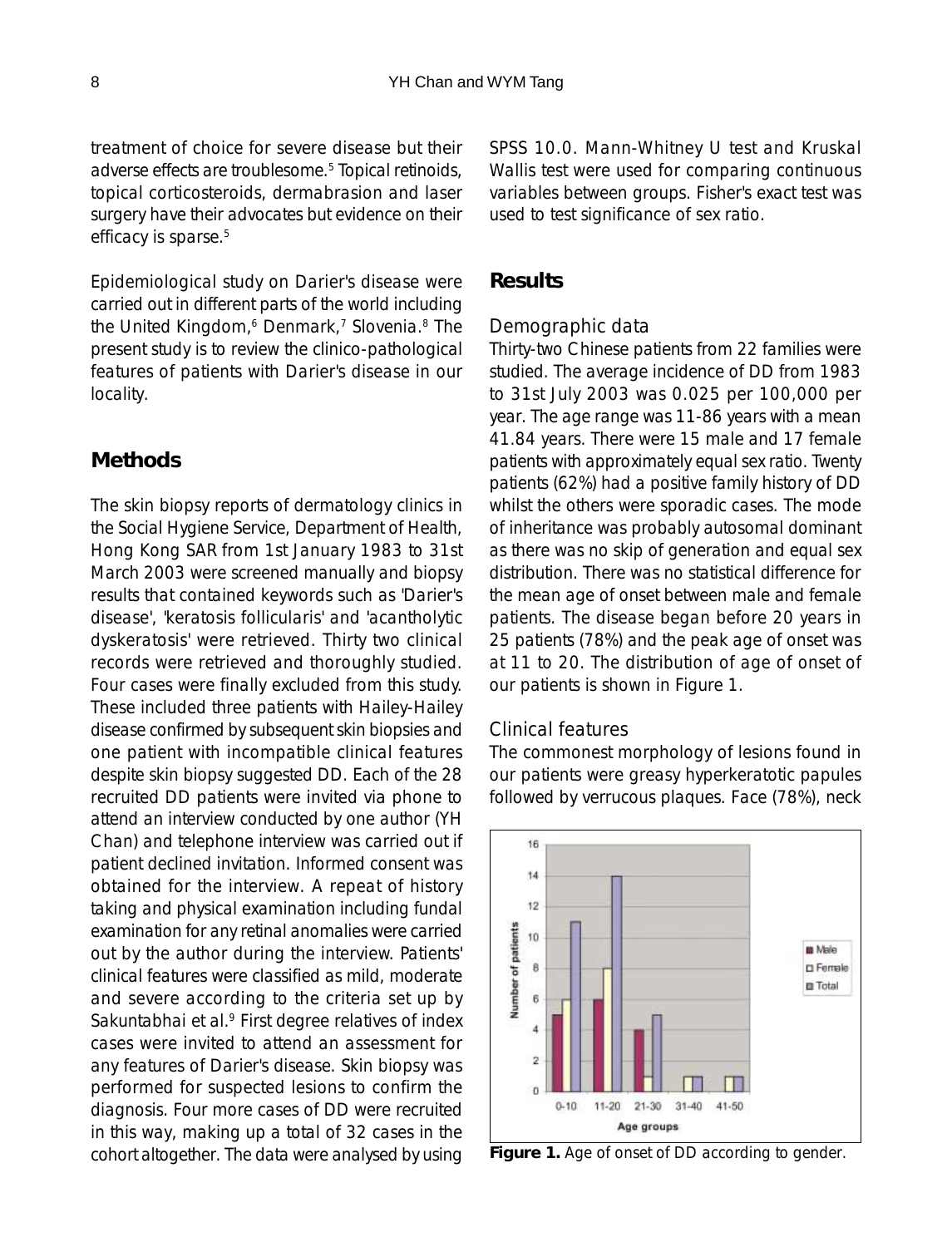(75%), front chest (75%), axilla (66%), scalp (53%) and ears (53%) were the six commonest areas affected whilst buttocks (3%), perineum (3%) and genitalia (6%) were the least frequently involved. Oral mucosal involvement with cobblestone appearance over upper palate or buccal mucosa was found in 38% of our patients. The pattern of disease was recorded according to the distribution of lesions. It was found that 57% of them had a mixed pattern with seborrhoeic, flexural involvement. Pure seborrhoeic form and pure flexural form occurred in 28% and 9% cases respectively. All but one of our patients could recall their site of onset. The disease most commonly started on the face (52%) which was followed by the neck (13%), ears (9%) and hands (9%).

According to the criteria set up by Sakuntabhai et al, $9$  thirteen percent (3 men and 1 woman) had mild disease, thirty-eight percent (5 men and 7 women) had moderate disease and fortynine percent (7 men and 9 women) had severe disease. There was no statistical difference in the clinical severity between male and female patients in this study ( $p=0.505$ , Mann-Whitney U test). The presence of family history also did not result in any statistically significant difference in clinical severity.

#### *Symptoms*

Seventy-five percent of the patients complained of itch while six percent experienced pain as the major irritating symptom. Twenty-eight percent were bordered by the malodour. Bacterial infection was fairly common in our patients (66%) necessitating topical or systemic antibiotics therapy. Fungal infection and herpes simplex infection were found in 19% and 9% respectively. There were no associated disorders such as salivary gland obstruction, bone cysts, psychiatric illness found in our patients.

#### *Acral involvement*

All the patients had hand involvements. Common findings included palmar pits (53%). Finger nail features included V-shaped nicks (47%),

longitudinal ridging (38%) and brittle nails (28%). Toenails involvement was found in three (9%) patients only. Only two patients (6%) had the pathognomic nail triad of alternating red and white streaks.

#### *Aggravating factors*

Heat, sweating and sunlight were claimed to aggravate their disease in more than ninety percent of patients. Other exacerbating factors included stress (22%), menstruation (22% female patients) and high humidity (16%) had also been mentioned. A history of drug induced exacerbation was not recorded in our patients. Three female patients (Patient 2, 12, 28) claimed improvement of their disease after menopause.

#### *Treatment and response*

In our patients, 14 (44%) were on topical therapy whilst 14 (44%) were on systemic therapy with oral retinoid (Figure 2).

Topical therapy which include emollient, steroid, keratolytics, antibiotics and antifungal were prescribed regularly during the course of the disease. Topical steroid had been used in 97% patients and was reported by most patients to be effective in relieving pruritus and erythema associated with DD. In our study, emollient was used on a long term basis in 91% patients and most patients found it useful to decrease "rough



**Figure 2.** Treatment outcome.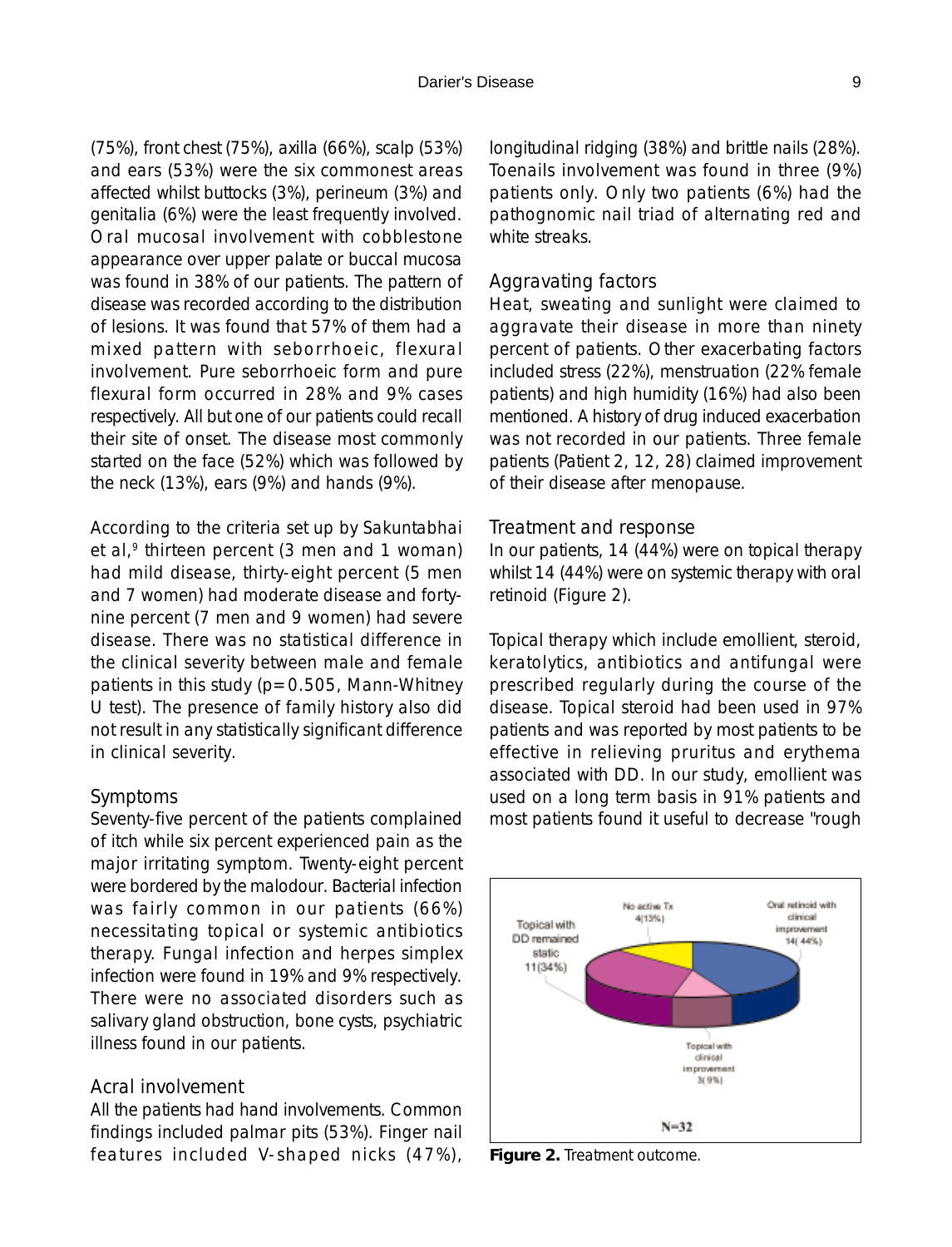feeling" of their skin. Topical tretinoin had also been tried in 50% patients but stopped subsequently because of either irritating effect on skin or lack of remarkable improvement.

Systemic retinoid that included acitretin or isotretinoin was used. It was prescribed in 14 (44%) out of 32 of our patients at the dose of 0.33- 0.5 mg/kg. All of these patients had improvement in flattening of keratotic papules, reduction in skin pruritus and malodour. However, most lesions persisted and in none of our patients a complete remission could be achieved. Side effects of oral retinoid were experienced in a significant number of our patients. Xerosis (92%), hands and feet desquamation (92%), lip dryness and dermatitis were the four most common minor side effects reported. Hyperlipidaemia complicated the treatment in one patient and was managed by low fat diet and lipid lowering agent. None of these 14 cases developed liver dysfunction during the course of retinoid therapy. Despite these undesirable effects, all our patients on systemic retinoid therapy preferred to continue the therapy.

Among our DD cases, 14 (44%) were on topical therapy whilst 14 (44%) were on systemic therapy with oral retinoid (Figure 2). In contrast to many overseas studies, our DD patients on systemic therapy tend to continue such therapy despite its side effects as most of them found oral retinoid improved their skin condition in the sense of flattening of papules and plaques plus reduced erythema. The dose of retinoid used was between 0.33-0.5 mg/kg/day. Initial effect was noted at 4-6 weeks (mean: 4.71 weeks) whilst maximal effect occurred by 8-12 weeks (mean: 9.71 weeks).

Full remission of their skin disease was not achieved in all our patients, a comment of "Wax and wane and never go away completely" was given by most patients during interview. On the other hand, none reported a deterioration of their condition with time. In 15 patients, their skin disease remained static on topical therapies with or without systemic retinoid therapy. In 13 patients,

clinical improvement could be achieved (10 of them (77%) were on oral retinoid therapy).

# **Discussion**

#### *Epidemiology*

The prevalence of DD is estimated to be 1 in 100,000 in Denmark,<sup>7</sup> 1 in 45,000 in Slovenia, $8$ 1 in 55,000 in central England.<sup>6</sup> The prevalence in HK was estimated to be 1 in 220,000 in the present study which was much lower than that in Europe. This can partially be explained by the fact that these European studies involved multiple dermatology centres within their state or country. Except the study by Svendsen and Albrechtsen in Denmark which showed a male to female ratio of  $1.6:1<sup>7</sup>$  other large-scale epidemiologic studies indicated an equal sex distribution of DD.<sup>6</sup> In the present study, the male to female ratio was around 1:1. The peak age of onset of DD was found to be in the second decade in two epidemiologic studies<sup>6,8</sup> whilst the Denmark series by Svendsen and Albrechtsen indicated an earlier onset in the first decade of life.<sup>7</sup> In our cohort, mean and median age of onset were 14.75 and 13 respectively with peak in the second decade.

#### *Clinical aspects of Darier's disease*

DD usually present with multiple greasy, hyperkeratotic, firm skin coloured to brown papules over seborrhoeic areas, flexures, behind the ears, neck and acral areas. But lesions may occur on extensor aspects of limbs. These papules may coalesce into plaques. DD can be classified in the seborrhoeic, flexural, acral or mixed pattern according to the major areas affected.<sup>6</sup> In contrast to the study in England by Burge and Wilkinson where a predominance of seborrhoeic pattern of DD (92%) was noted, our study showed that mixed pattern (seborrhoeic plus flexural) was more common (57%) in Hong Kong.

In the present study, the most common site of onset was the face (56%) while chest, shoulders and back were the most common in UK population.<sup>6</sup> Itch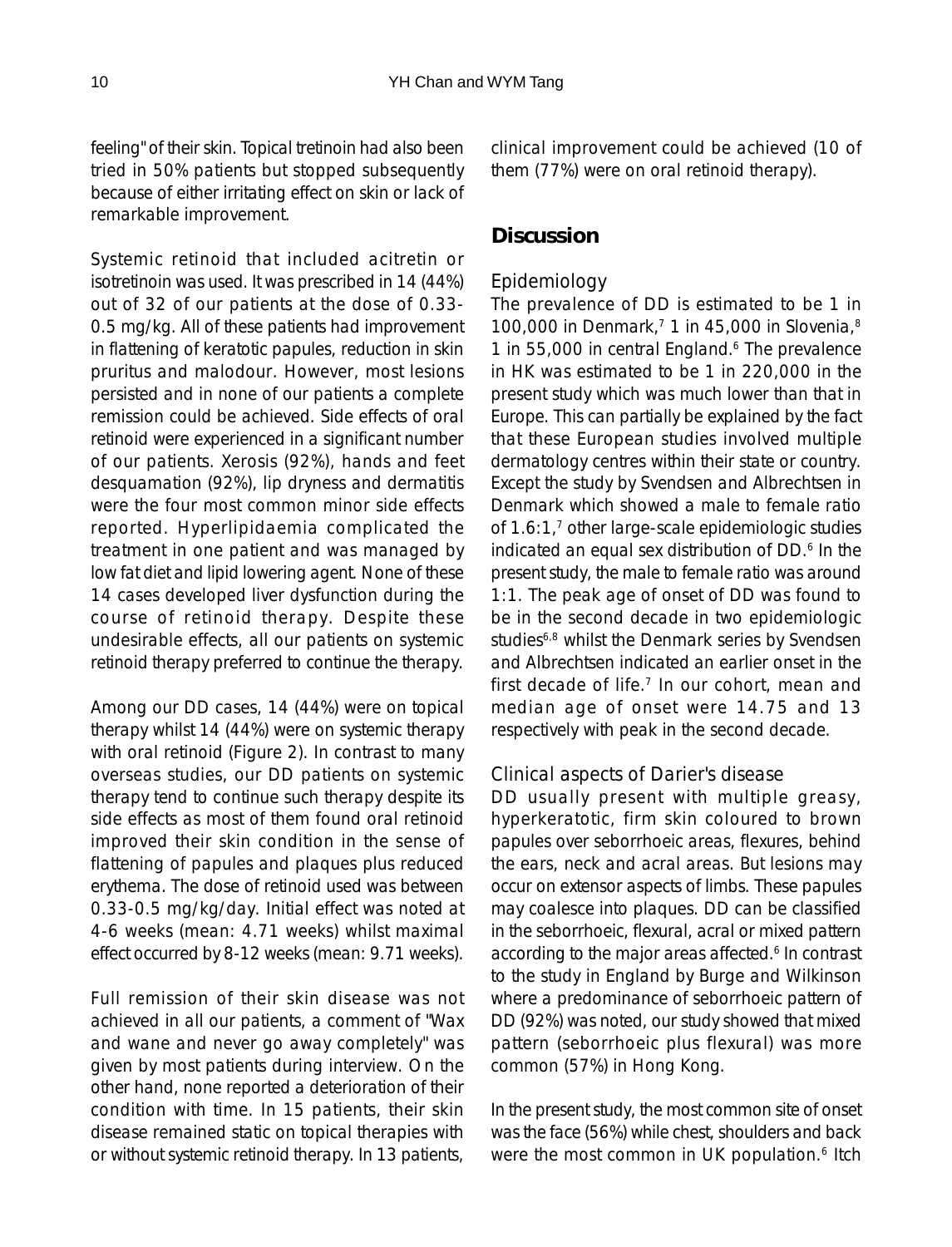was the most frequent complaint (75%) followed by body odour and pain. Hands involvement may take the form of palmar pits, punctate papules or plaques over dorsum of hands whilst nail involvement include white or red lines, longitudinal ridges, V-shaped nicks and subungual hyperkeratosis. The combination of a red and white sandwich of streaks associated with a V-shaped notch is the pathognomonic nail sign which was present in only two of our patients. Acral haemorrhagic macules occur less frequently but were found to be associated with missense mutations.<sup>10</sup>

Oral involvement usually appear as fine granular or coarse pebblestone lesions over the palate and less commonly, the tongue and buccal mucosa.11 Most of these lesions are asymptomatic and require no treatment. Parotid gland swelling due to metaplasia of parotid ductal lining with secondary obstruction had been reported.11,12 In the present study, 38% patients had oral involvement. This proportion is lower than that reported by Svendsen et al<sup>7</sup> and Macleod et al<sup>11</sup> which were both around 50%. In all of our patients, parotid gland enlargement was not detected.

Malodour, secondary bacterial and fungal infection can cause significant disturbance to the usual daily living of DD patients and lead to social embarrassment.<sup>5</sup> In the present study, bacterial infection was the most common complication encountered by our DD cases (66%) which was followed by malodour (28%), fungal infection (19%) and herpes simplex infection (9%).

Various forms of DD had been recognised including vesicobullous,<sup>13</sup> cornifying,<sup>14</sup> acral,<sup>15</sup> comedonal,<sup>16</sup> linear,<sup>17</sup> haemorrhagic<sup>18</sup> and hypopigmented or depigmented variants.19 Linear form of DD is localised disease following Blaschko's lines. It represents genetic mosaicism resulting from a post-zygotic mutation in the DD gene.20 None of the these DD variants were present in the current study.

There are reports suggesting excess of neuropsychiatric disorders such as mental retardation,<sup>6</sup> schizophrenia,<sup>21</sup> bipolar affective disorder<sup>22</sup> and epilepsy in a number of families with DD. In one study, a possible association between DD and retinitis pigmentosa was speculated.23 In the present study, no association between DD and these disorders can be found.

Reported exacerbating factors for DD include heat and sweating, sunlight, emotional stress, menstruation, pregnancy, drugs such as lithium.<sup>24</sup> More than 90% of our DD cases considered heat, sunlight and sweating as the major exacerbating factors for their skin condition. Some female patients also complained of premenstrual flare.

#### *Treatment of Darier's disease*

The main treatment aims for Darier's disease are symptomatic relief and treatment of complications.<sup>5</sup> Cotton clothing, sunblock and sunprotection for those with history of photoaggravation, avoidance of sweaty exercise, use of emollients and soap substitutes should be advised.

Mild or moderately potent topical steroid can be employed to control inflammation, but generally the impact of such therapy is disappointing.25 Bacterial colonisation can be reduced with antiseptics or topical steroid combined with an antibiotics.25

Topical retinoid such as isotretinoin gel, tretinoin cream and tazarotene gel are shown in small studies and case reports to be effective in reducing hyperkeratosis in DD but skin irritation is the main drawback.26 An alternate day regimen or in combination with topical steroid may overcome this problem.25 In our study, half of the patients were ever prescribed topical retinoid but stopped for its irritation and poor efficacy. Topical 1% 5-Fluorouracil was reported to be useful in two patients with refractory DD.27 Complete clearance was achieved within 3 weeks and remission lasted for 2-6 months. However, both of these 2 patients were also taking oral retinoids. Topical calcipotriol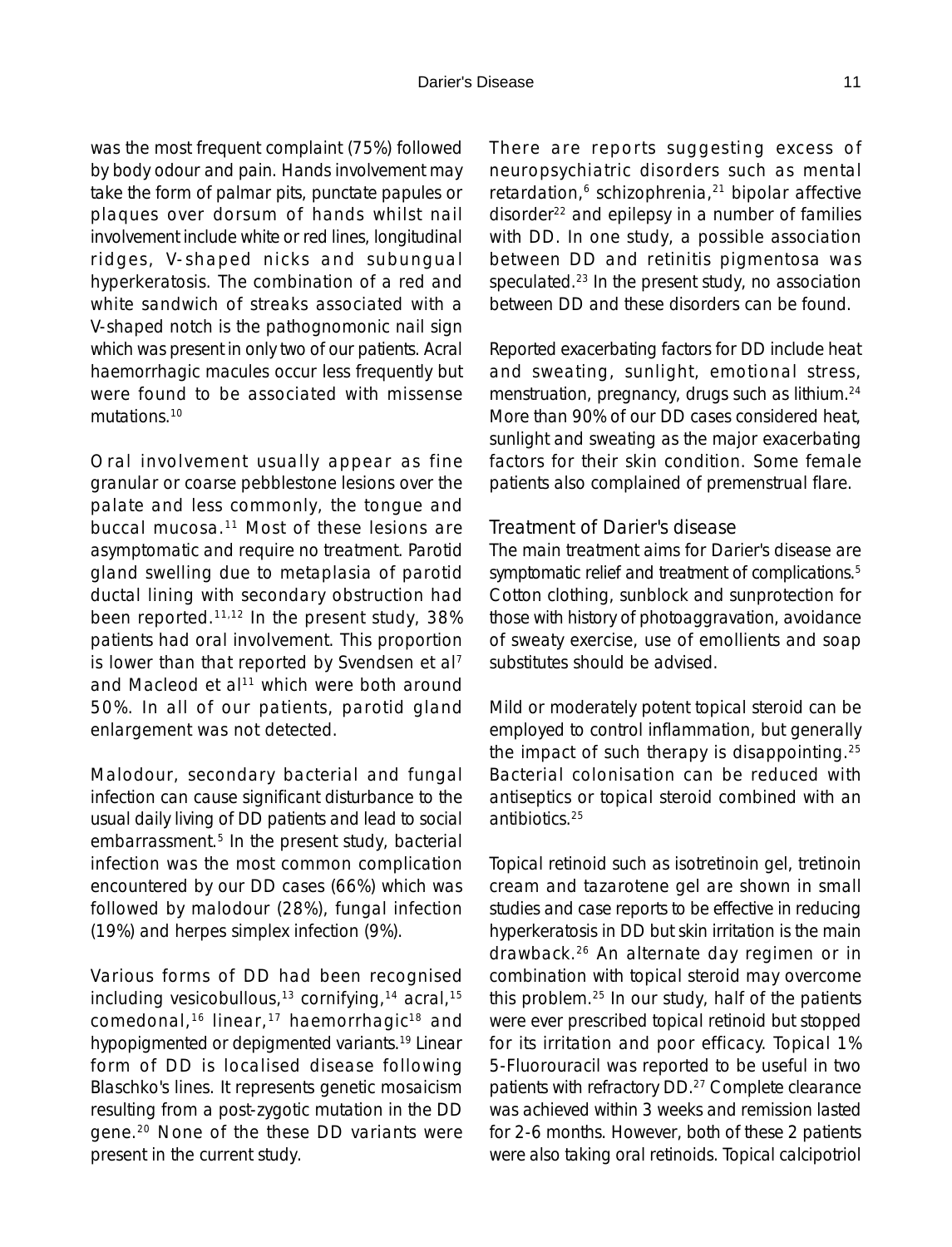has been proved to be ineffective in DD.<sup>28</sup> None of the 32 DD cases in this study were ever prescribed topical 5-Fluorouracil or topical calcipotriol and thus, no data on their efficacy in our population was available.

Oral retinoid therapy is the single most effective therapy in DD.6 The dose of 0.33-0.5 mg/kg was prescribed in our patients. Hyperkeratosis improved and flattening of the skin lesions was achieved. Most patients on retinoid therapy will experience improvement in disease severity and extent after 6-8 weeks. Acitretin,<sup>29</sup> isotretinoin and etretinate30 are all effective at the dose of 0.5- 1 mg/kg/day but isotretinoin is recommended for young females because contraception needs to be continued for only 1-2 months after ceasation of therapy. Dose related side effects such as cheilitis, alopecia, pruritus, xerosis, dermatitis, paronychia, mucosal dryness, epistaxis, conjunctivitis are common. Informed consent should be obtained and adequate patient education on such adverse reactions plus emphasis on the use of emollient and fluid intake should be given prior to start of therapy. In a review of 163 DD cases by Burge and Wilkinson, 91% of those prescribed oral retinoid had clinical improvement although 23% of them finally stopped the therapy because of adverse effects.<sup>6</sup> In the present study, 14 DD patients received systemic retinoid therapy at the dose of 0.33-0.5 mg/kg/day. Clinical improvement was noted at 4- 6 weeks (mean: 4.71 weeks) and the maximal effect occurred at 6-12 weeks (mean: 9.71 weeks). Only one patient (patient 29) developed hyperlipidaemia after initiation of retinoid therapy and was managed by low fat diet and lipid lowering agent. On the other hand, most of them experienced minor side effects such as xerosis, palm and sole scaling, erythema and skin pruritus. But they preferred to continue retinoid therapy despite of these adverse effects as they all considered retinoid effective in reducing the severity of DD. Systemic antibiotics were needed in case of superimposed bacterial infection. Herpes simplex virus can cause painful exacerbations in DD and should be treated aggressively with systemic acyclovir. Systemic steroid<sup>31</sup> and cyclosporine32 were reported to be effective in reducing the inflammation in "eczematous" DD but papules and erosions persist.

The role of surgical approaches in the DD had not been supported by any controlled trials or large scale studies. Electrosurgery was reported to be useful in two patients with DD refractory to etretinate therapy.33 Surgical excision with skin grafting was advocated for hypertrophic DD.34 Dermabrasion up to the whole thickness of papillary dermis had been reported to be beneficial in five patients with severe DD.<sup>35</sup> Laser therapy such as carbon dioxide laser<sup>36</sup> and Ebrium Nd:YAG laser<sup>37</sup> were found to be effective in isolated cases. Photodynamic therapy using topical 5-aminolaevulinic acid as a photosensitiser was commented as a potential adjuvant therapy to oral retinoid in one small uncontrolled study.38

In summary, Darier's disease is a genetically determined chronic keratinisation disorder that is symptomatic. Currently available treatments are merely capable of partially suppressive of clinical symptoms. Continued search for a better treatment armamentarium is warranted.

# **Acknowledgement**

The author would like to thank Professor Wong Tze Wai of Department of Public Health of the Chinese University of Hong Kong for his help in the statistical analyses of data in this study.

# **References**

- 1. Darier J. Psorospermose folliculare vegetante. Ann Dermatol Syphiligr 1889;10:597-612.
- 2. White JC. A case of keratosis (ichthyosis) follicularis. J Cutan Genito-Urin Dis 1889;7:201-9.
- 3. Richard G, Wright AR, Harris S, Doyle SZ, Korge B, Mazzanti C, et al. Fine mapping of the Darier's disease locus on chromosome 12q. J Invest Dermatol 1994; 103:665-8.